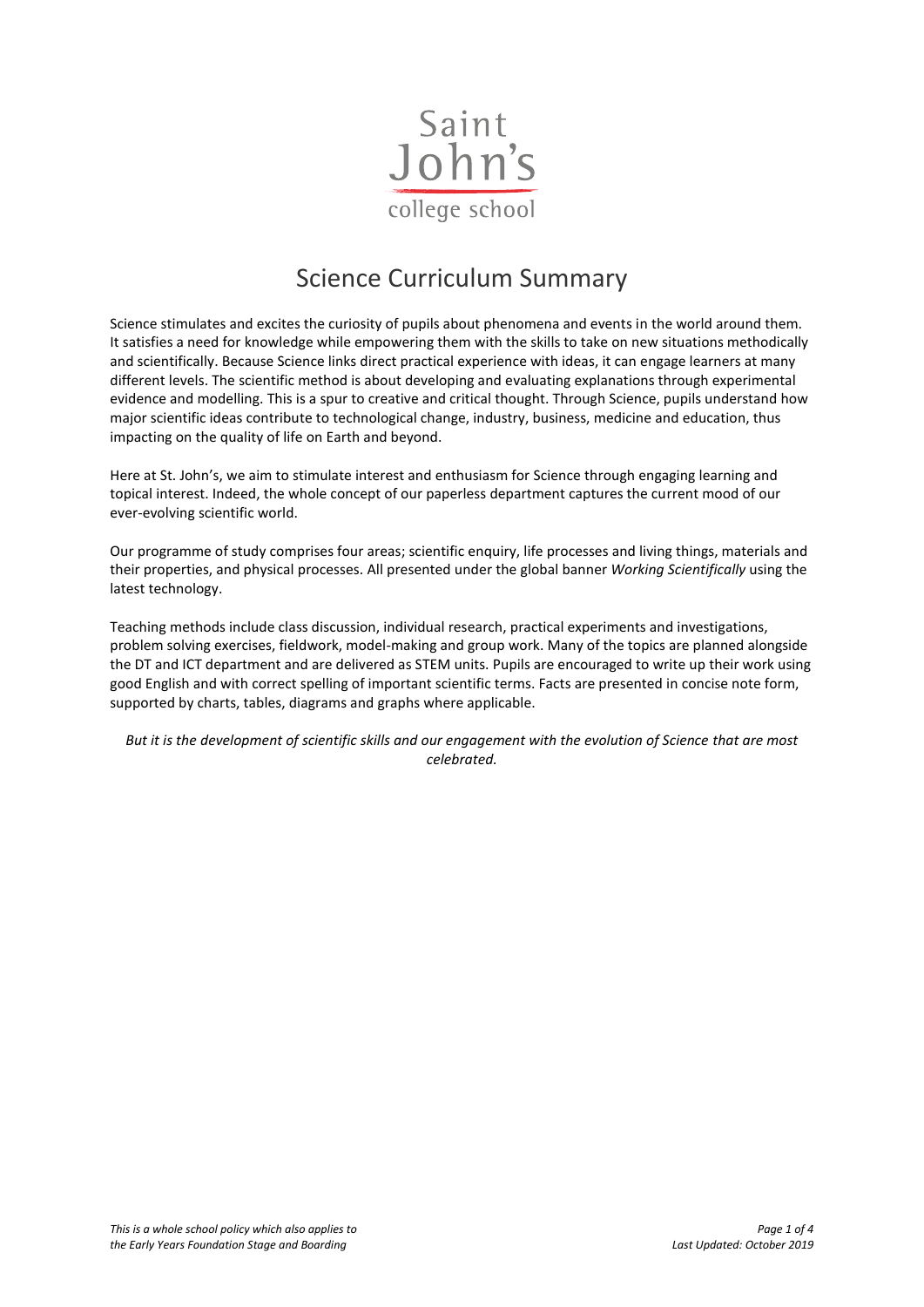#### **Skills and Content**

**Pre-prep** The content of teaching in the pre-prep depends on the interests and prior knowledge of the children. Topics will change depending on what each cohort of children brings to the class.

#### **Kindergarten (KG)**

Skills

- Compare similarities and differences in relation to places, objects, materials and living things.
- Talk about the features of their own immediate environment and how environments might vary from one another.
- Make observations of animals and plants and explain why some things occur
- Talk about changes.

# **Transition 1 (T1)**

Skills

- Question and find answers by using first-hand experience and simple information sources
- Begin to understand what a fair test involves and to predict and draw simple conclusions
- Be able to collect evidence by making observations and measurements when trying to answer a question
- Review work and explain it to others
- Use simple scientific vocabulary

Topics may include

- **•** Materials
- Plants
- **•** Temperature
- Changes
- Life cycles
- Water cycle
- Displacement theory
- Flight

# **Transition 2 (T2)**

Skills

- Initiate their own investigations and to predict what might happen before deciding what to do
- Select their own resources giving reasons for their choice and compare their results with their predictions
- Communicate what happened in an experiment in a variety of ways
- Make comparisons and identify simple patterns or associations
- Predict what might happen in an experiment
- Begin to understand what makes a fair test
- Use grouping and sorting to find out about the world
- Make observations

Topics may include

- Forces
- Variation
- Grouping and changing
- Habitats
- Materials
- In the summer term, the children choose their own topic for study and scientific skills are taught through this area of their interest.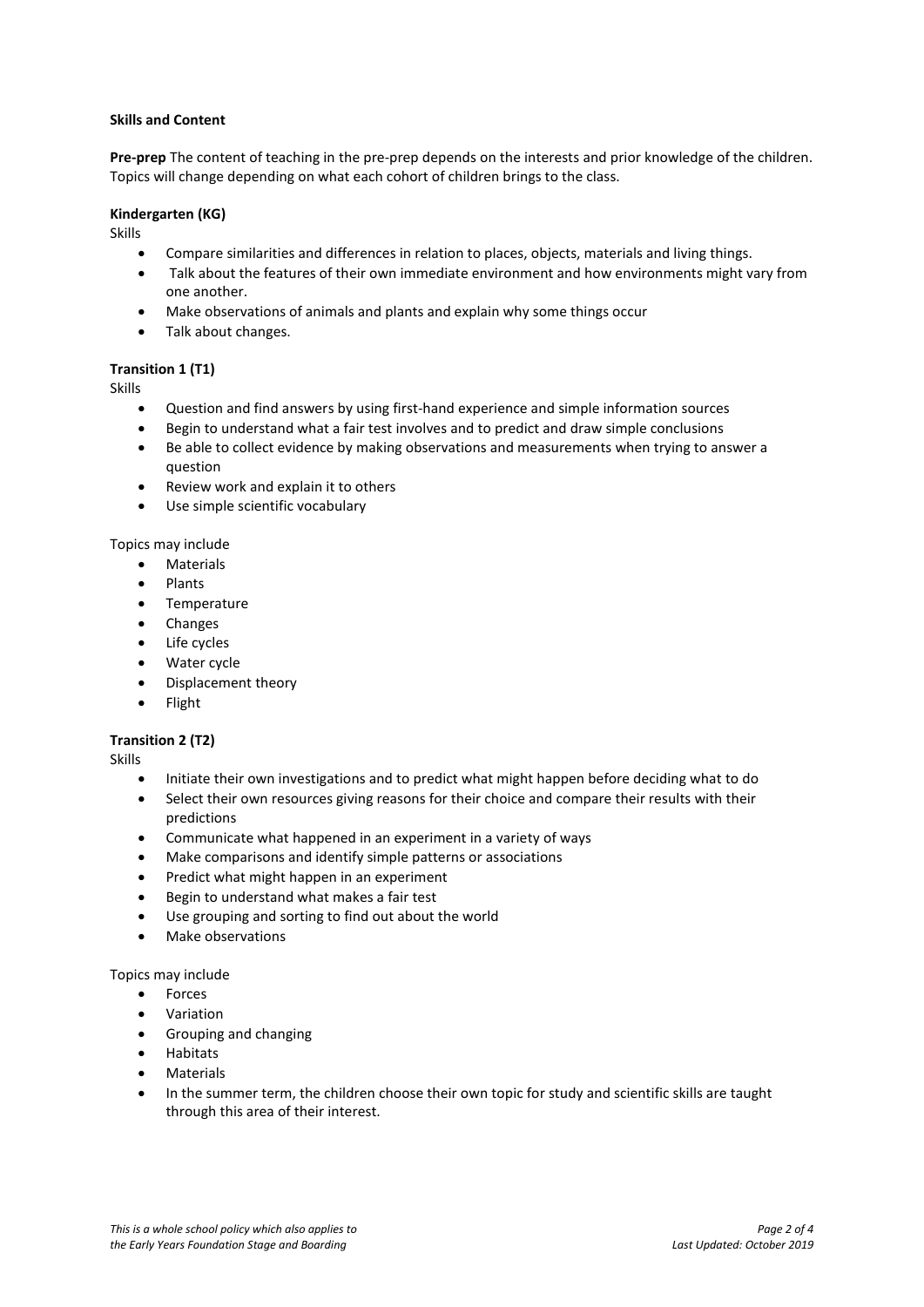# **Form 1**

Skills

- Plan and carry out a fair test
- Observe, measure and record data
- Explain their ideas
- $\bullet$

#### Topics

- Light and shadow
- Earth, Sun and Moon
- Magnetism
- Forces
- Minerals, rocks and fossils
- Habitats, variation, classification and grouping

# **Form 2 (as STEM)**

Form 2 Science skills are being taught through STEM lessons, in which Science, technology and computing are taught in a cross-curricular way.

Key topics and skills include

- Forces including bridge model construction and testing
- Lighthouse model planning, programming and constructing
- Soil, plant growth and nutrition, including observation and testing for starch
	- The Science of flight including investigating aerodynamics
	- Learning to plan and carry out a fair test including the use of investigation variables
	- Data collection including learning techniques of surveying and sampling

#### Topics:

- Orientation.
- Structures and bridge design challenge.
- Lighthouse research and design
- Seed germination investigation.
- Flight.
- Data collection and analysis
- Forces investigations

# **Form 3**

Skills

- Think creatively to explain how living and non-living things work and to establish links between causes and effects
- Think about and plan when trying to find answers to questions, considering what might happen before trying out
- Choose appropriate equipment and methods
- Carry out fair tests or comparisons by changing one factor and observing or measuring the effect while keeping other factors the same
- Consider the dependent, independent and control variables when planning investigations

#### Topics

- **•** Electricity
- Teeth and healthy eating
- Hearing and seeing
- Adaptations and habitats
- Plant growth and reproduction
- Insulators